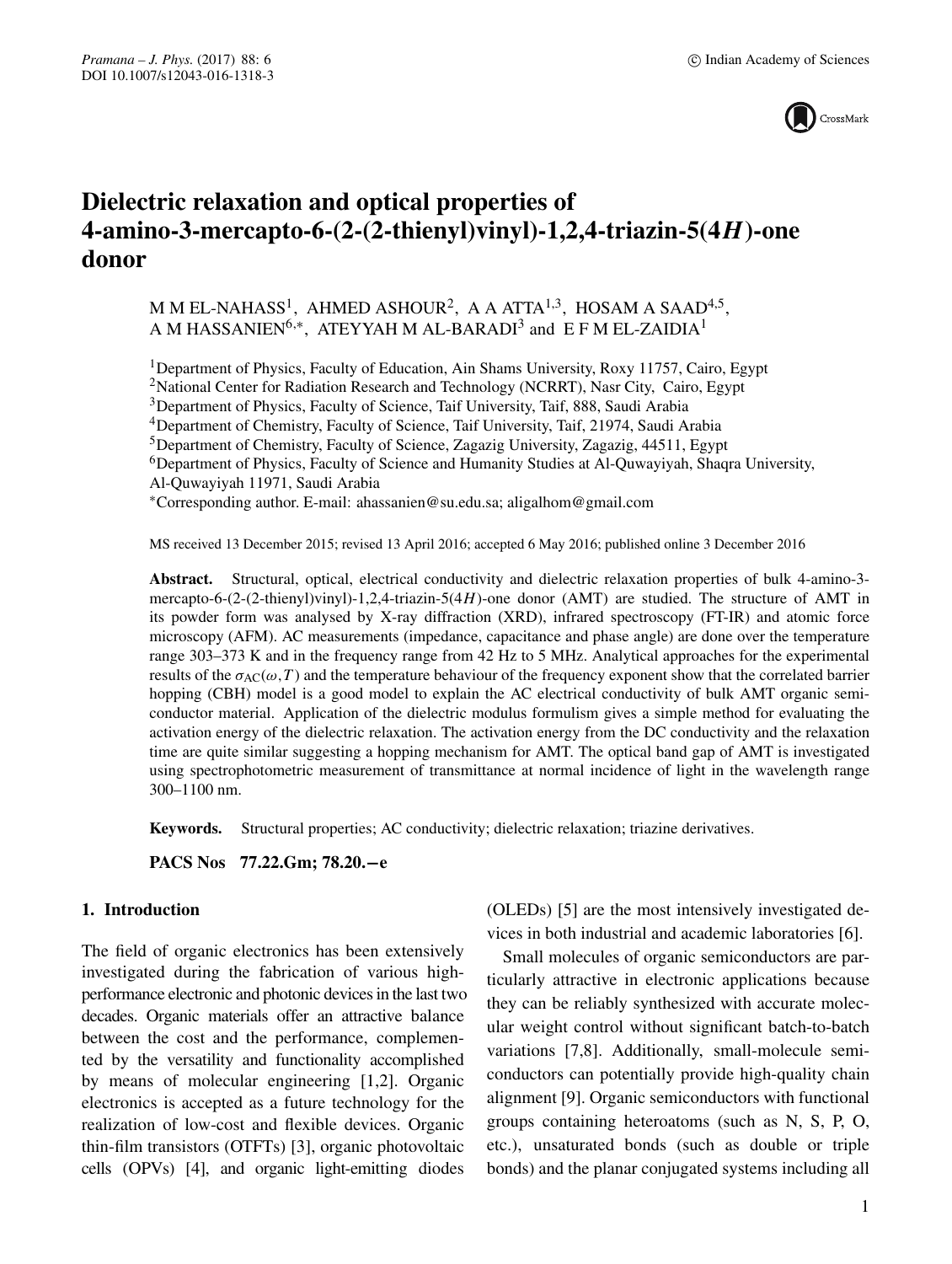kinds of aromatic rings which can offer active electrons or vacant orbitals to donate or accept electrons have been used as inhibitors [10]. These materials may be modified through systematic investigations in an attempt to optimize the molecular structures [9,11]. Modifications to the conjugated system are effective for controlling the electrical properties, such as the electron affinity, ionization potential, inter/intramolecular interactions, and solubility in organic solvents [9] of the organic semiconductors. Organic compounds with large  $\pi$ -electron delocalization have attracted the attention of the materials scientists because of their large optical nonlinearity and potential applications in optical signal processing, optical communication, photorefractivity, and also because they often possess interesting ferroelectric, ferromagnetic, and superconducting properties [11].

Triazine derivatives have been known for a long time. They have found widespread applications in the pharmaceutical, textile, plastic, and rubber industries, and are used as pesticides, dyestuffs, optical bleaches, explosives, and surface active agents [12]. They have excellent thermal and electrical properties [13].

The experimental approaches based on dielectrics are helpful for understanding the dielectric polarization, dielectric energy loss, and relaxation of charge carriers in molecular semiconductor materials. The study of dielectric properties of these materials serves as an important source of information on the electrical properties of ions, atoms and molecules, and their behaviour in the polycrystalline state. The dielectric properties of organic molecules strongly depend on the structure of the samples [14]. The advantage of AC measurements over the DC measurements is that internal time-dependent processes in the insulator can be investigated with AC measurements. Moreover, the AC voltage bias need never exceed a few hundred millivolts, thus the maximum field within the sample is kept to a minimum and there is little danger of more than one conduction process being active [15,16].

Elucidation of the structural, optical, electrical conductivity and dielectric relaxation properties of a new organic material is quite important, not only to understand their physical properties but also to exploit and develop their interesting technological applications. The objective of this study is to investigate the structural, electric conductivity and dielectric properties of bulk 4-amino-3-mercapto-6-(2-(2-thienyl)vinyl)-1,2,4 triazin- $5(4H)$ -one donor (AMT).

#### **2. Experimental techniques**

The synthesis of the AMT compound was done and illustrated earlier by Saad *et al* [17]. The powder of AMT was thoroughly grounded in a mortar to obtain very fine particles, and the bulk sample in the form of round pellet (diameter 10 mm; thickness 0.43 mm) was obtained by finely grinding the AMT powder and then compressing the powder under a pressure of  $5 \times 10^5$  Pa. The top and bottom electrodes were made by using silver conductive paste.

The structural characteristics of AMT in the powder form was investigated using X-ray diffraction (XRD) patterns obtained from a Philip X-ray diffractometer (model X'pert) supplied with monochromatic Cu  $K_{\alpha}$ radiation source ( $\lambda = 1.5406$  Å) and operated at 50 kV, 40 mA. The diffraction patterns were recorded automatically with a scanning speed of  $2°/$ min. The FT-IR spectrum for the powder was determined using a ATR-Alpha FT-IR Spectrophotometer in the spectral range of 400–4000 cm<sup>-1</sup>. The spectral resolution of the IR spectrophotometer was  $\pm 1$  cm<sup>-1</sup> throughout the experiment.

High-resolution atomic force microscopy (AFM) is used for testing morphological features and topological map (Veeco-di Innova Model-2009-AFM-USA). The applied mode was the tapping non-contacting mode. For accurate mapping of the surface topology, AFMraw data were forwarded to the Origin-Lab version 6-USA program to visualize the more accurate threedimensional surface of the sample under investigation. This process is a new trend to get high-resolution 3D-mapped surface for very small area.

A programmable automatic RLC bridge, model Hioki 3532 Hitester, was used for the AC measurements. The sample was placed in a holder specially designed to minimize stray capacitance. The frequency range was from 42 Hz to 5 MHz. The temperature of the sample was measured by a thermocouple over a temperature range of 303–373 K. For the sample under investigation, the impedance,  $Z$ , the capacitance,  $C$ , and the phase angle,  $\phi$ , were measured. The total conductivity  $\sigma$ (ω, T) was calculated using the following equation:

## $\sigma(\omega, T) = d/ZS$ ,

where  $d$  is the thickness of the sample and  $S$  is the cross-sectional area. The dielectric constant,  $\varepsilon_1(\omega)$ , was calculated using the equation

$$
\varepsilon_1(\omega) = dC/S\varepsilon_0,
$$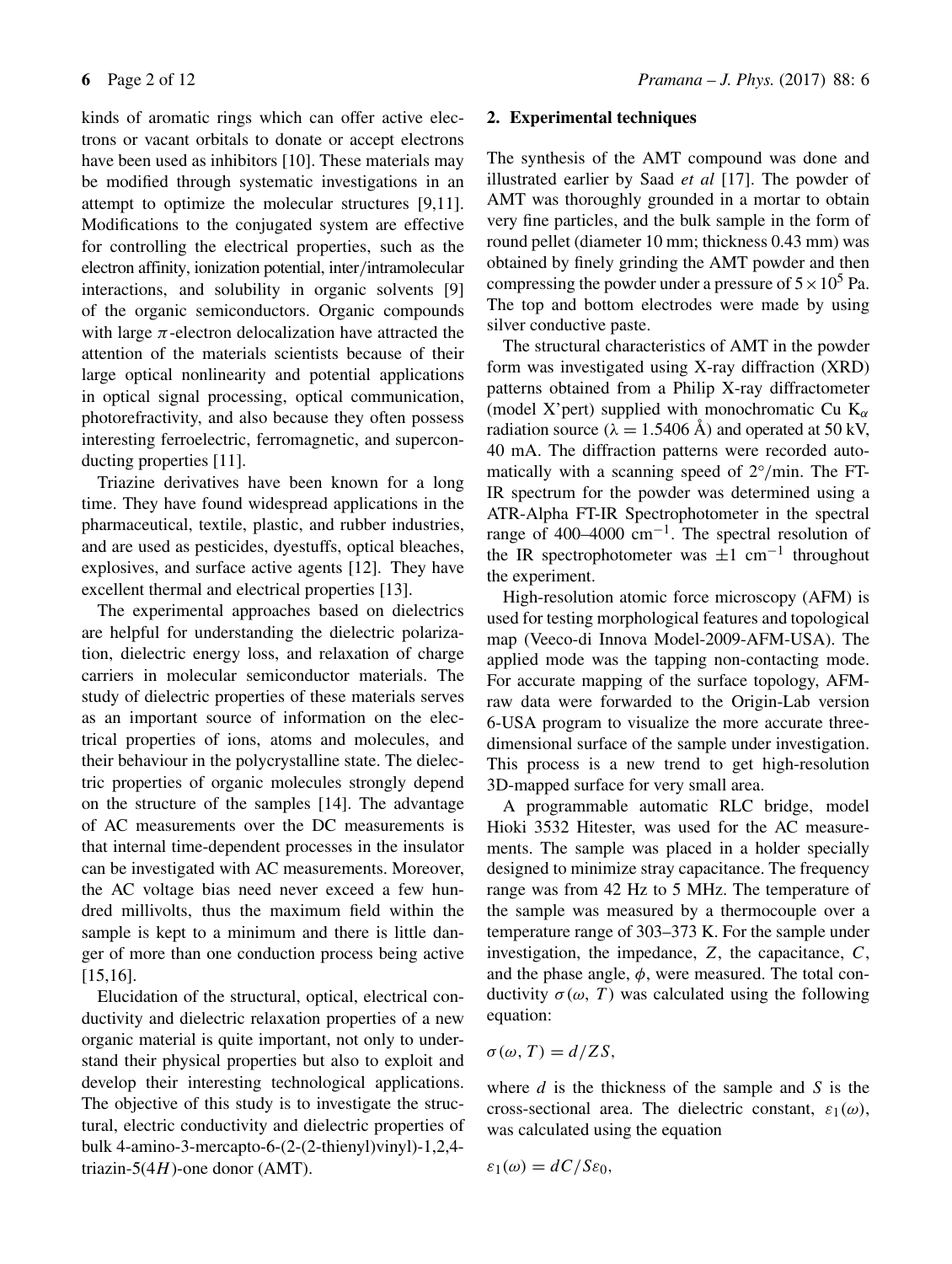where  $\varepsilon_0$  is the permittivity of free space. The dielectric loss,  $\varepsilon_2(\omega)$ , was calculated from the equation

 $\varepsilon_2(\omega) = \varepsilon_1 \tan \delta$ ,

where  $\delta = 90 - \phi$  [18].

The investigated organic compound is mixed with the solvent, dimethylformamide (DMF). The spincoater (SPS Spin-150) is adjusted to run at a speed of 4000 rpm for 30 s to produce a thin film.

Transmittance,  $T(\lambda)$ , of the prepared film was measured at normal incidence in the wavelength range 300–1100 nm by means of a double beam spectrophotometer (JASCO model V-670 UV-Vis-NIR).

## **3. Results and discussions**

Figure 1 demonstrates the X-ray diffraction profile of AMT in its powder form. The XRD pattern illustrates the number of peaks with different intensities indicating that the material has a polycrystalline character. Structural examination was carried out by using



**Figure 1.** X-ray diffraction patterns of AMT in its powder form.

| Table 1. Crystal data of AMT powder. |  |  |  |  |
|--------------------------------------|--|--|--|--|
|--------------------------------------|--|--|--|--|

|                                        | 4-amino-3-mercapto-6-(2-(2-thienyl)vinyl)-                             |
|----------------------------------------|------------------------------------------------------------------------|
| Product name                           | 1,2,4-triazin-5(4H)-one donor                                          |
| Empirical formula                      | $C_9H_8N_4OS$                                                          |
| Molecular weight                       | 220.25                                                                 |
| Crystal colour                         | Yellow                                                                 |
| Crystal system                         | Triclinic                                                              |
| Space group                            | $p-1$                                                                  |
| Unit cell                              | $a = 5.183 \text{ Å}, b = 20.193 \text{ Å}, c = 23.919 \text{ Å},$     |
|                                        | $\alpha = 57.6^{\circ}, \beta = 85.49^{\circ}, \gamma = 87.82^{\circ}$ |
| Estimated volume of molecule $(\AA^3)$ | 270                                                                    |
| Estimated atom. volume $(\AA^3)$       | 18                                                                     |
| Calculated density $(g/cm^3)$          | 1.39                                                                   |

Crysfire & Checkcell programs [19,20]. These programs were utilized to index all the diffraction peaks, calculate the Miller indices  $(h k l)$  and the interplanar

**Table 2.** Assignments of the FT-IR for AMT.

| No.                      | Wavenumber $(cm^{-1})$ | Assignment                          |
|--------------------------|------------------------|-------------------------------------|
| $\mathbf{1}$             | 479.6                  | CNC deformation                     |
| $\overline{c}$           | 518.8                  |                                     |
| 3                        | 589.4                  | Skeletal vibrations                 |
| $\overline{\mathcal{L}}$ | 625.5                  |                                     |
| 5                        | 651                    |                                     |
| 6                        | 685.6                  | $\delta$ (C-N) out-of-plane bending |
| $\overline{7}$           | 814.8                  | $\delta$ (C-H) out-of-plane bending |
| 8                        | 858.5                  | $\delta_{\text{wag}}(N-H)$          |
| 9                        | 899                    |                                     |
| 10                       | 956.2                  | $\delta_{rock}(N-H)$                |
| 11                       | 1005.7                 | $v_s$ (C-N)                         |
| 12                       | 1044.8                 |                                     |
| 13                       | 1071.9                 |                                     |
| 14                       | 1136.5                 | $\delta$ (C-H) in-plane bending     |
| 15                       | 1202.7                 | $\nu$ (C-C)                         |
| 16                       | 1246.3                 | $v_{as}(C-N)$                       |
| 17                       | 1279.3                 |                                     |
| 18                       | 1297.4                 | $v(C-O)$                            |
| 19                       | 1334.9                 |                                     |
| 20                       | 1374                   | $\delta$ (C-H) deformation          |
| 21                       | 1395                   |                                     |
| 22                       | 1420.6                 | $\nu(C=N)$                          |
| 23                       | 1446.2                 | Ring breathing bands                |
| 24                       | 1497.3                 |                                     |
| 25                       | 1534.9                 | $\nu(C=C)$ (in-ring), aromatic      |
| 26                       | 1557.4                 |                                     |
| 27                       | 1611.5                 | $\delta_{def}(N-H)$                 |
| 28                       | 1661                   | $v_s$ (C=O)                         |
| 29                       | 1728                   | $v_{as}(C=O)$                       |
| 30                       | 2615                   | $\nu(SH)$                           |
| 31                       | 3197.3                 | $\nu$ (C-H); aromatic               |
| 32                       | 3295                   | $\nu(N-H_2)$                        |
|                          |                        |                                     |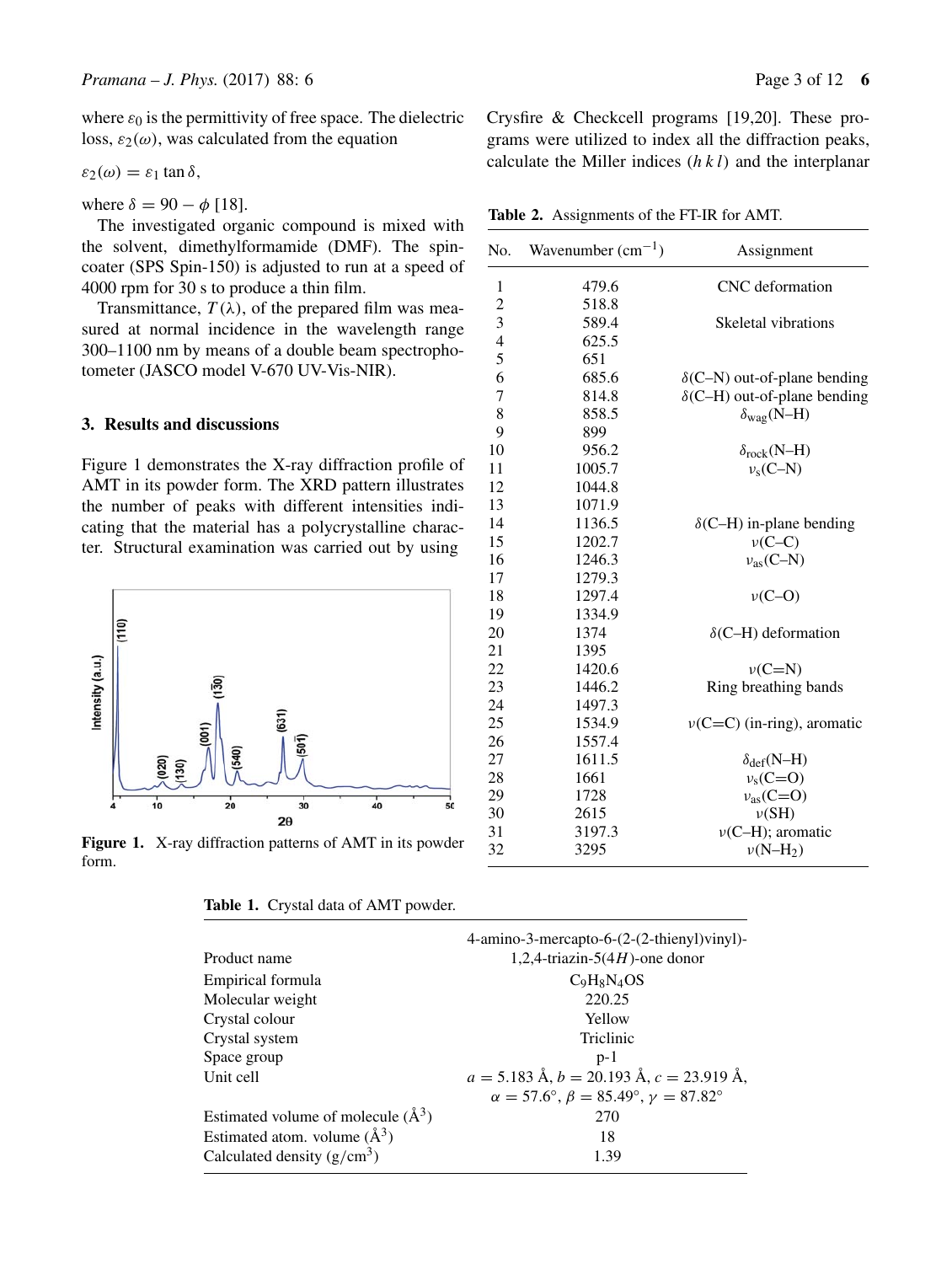

**Figure 2.** FT-IR spectra of AMT powder.

spacing  $(d_{hkl})$  value for each diffraction peak and then to estimate the lattice parameters of AMT. The analysis of the XRD shows that AMT has a triclinic phase with space group p-1 and lattice constants of  $a = 5.183$  Å,  $b = 20.193$  Å,  $c = 23.919$  Å,  $\alpha = 57.6^{\circ}$ ,  $\beta = 85.49^{\circ}$ , and  $\gamma = 87.82^{\circ}$ . The detailed results of X-ray crystal data for AMT are tabulated in table 1.

Figure 2 displays FT-IR spectra in the range of 400– 4000 cm−<sup>1</sup> obtained from AMT powder. The obtained FT-IR bands and their assignments are tabulated in table 2.

Figure 3 shows the 3D AFM image captured for organic compound under investigations with Cartesian coordinate  $(x, y, z) = (9.14, 9.14, 1.43 \mu m)$ . The analyses of the structural features and the structural parameters of the organic compound under investigations using AFM are indicated by the following informative parameters: the estimated grain size between 1.6 and 2.1  $\mu$ m (figure 3a), average roughness  $=$  ~65.35 nm (figure 3b), maximum depth = 34.7 nm, hole area  $=$  ~48640 nm<sup>2</sup> and maximum height = 43.2 nm (figure 3c). From these results, one can conclude that the grain size, the maximum depth and hole area of AMT is function in experimental procedures applied on the synthesis of organic compounds [21,22].

Figure 4 shows the total electrical conductivity  $\sigma(\omega, T)$  vs. ln( $\omega$ ) at different temperatures for AMT. The figure shows the typical feature of many solids (semiconductors, glasses, ionic conductors and organic materials) where  $\sigma(\omega, T)$  is almost practically constant at low frequency and after a definite frequency, it increases with power law by increasing the frequency. The  $\sigma(\omega, T)$  of AMT can be considered in the outline of Jonscher universal dispersion relaxation (Jonscher's UDR) mathematical expression [18,23,24]:

$$
\sigma(\omega, T) = \sigma_{DC}(0, T) + \sigma_{AC}(\omega, T)
$$

$$
= \sigma_{DC}(T) + A\omega^{s}, \qquad (1)
$$

where  $\sigma_{DC}(T)$  is the DC conductivity which is associated with the long-range motion of electrical charge carriers (independent of frequency while dependent on temperature) and  $\sigma_{AC}$  (=A $\omega^s$ ) is associated with the relaxation or polarization conductivity (frequencydependent and weakly temperature-dependent), where A is a constant that depends on temperature and composition and s is the frequency exponent.

The frequency exponent  $s$  is related to the degree of interaction between the electrical mobile charge carriers and the environments surrounding them. This performance has been attributed to the relaxation caused by the motion of mobile charge carriers hopping or tunnelling between equilibrium sites [23]. The frequency exponent, s, has been used to study the electrical conduction mechanism in the material under investigation. A higher value of s generally suggests a good correlation of the electrical mobile charge carrier movement in the semiconductor material. The value of  $s$  is generally less than unity. As illustrated in figure 5, the values of the frequency exponent, s, at different temperatures have been determined from the linear slope of ln  $\sigma(\omega, T)$  vs. ln  $\omega$ . The calculated values of s are found to decrease with increasing temperature in the temperature range 303–373 K. One of the most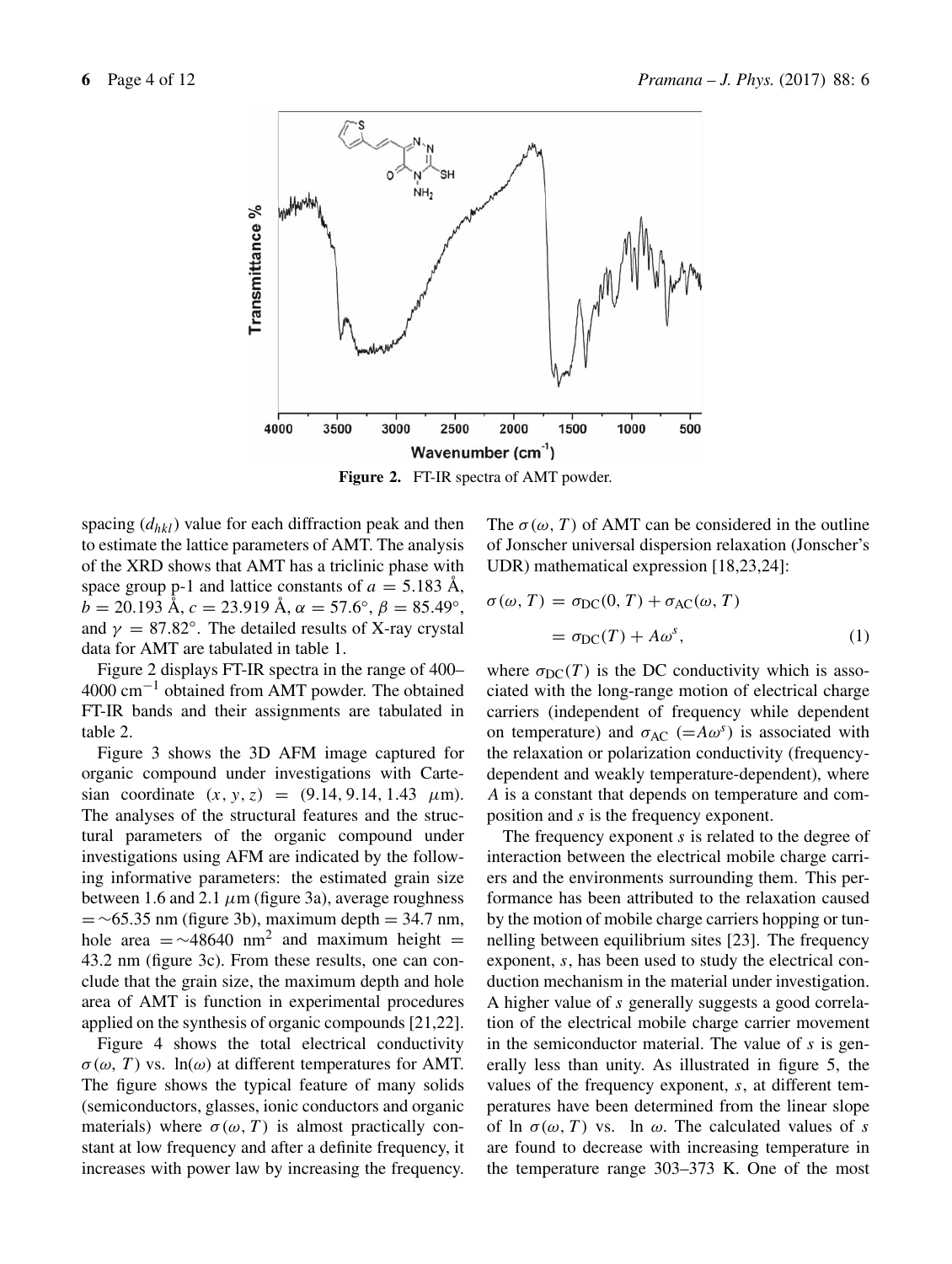

**Figure 3.** (a) 3D AFM-image captured for organic compound under investigations with Cartesian coordinate  $(x, y, z)$  =  $(9.14, 9.14, 1.43 \mu m)$  respectively, **(b)** 2D AFM surface topology at certain  $(x-y)$  Cartesian coordinates and **(c)** AFMcomputational calculations of depth vs. area of holes on the surface layer.

famous and acceptable model put forward to explain the polarization conductivity in amorphous materials is the correlated barrier hopping (CBH) model [25,26]. This model can be used to investigate the electrical conduction mechanism in organic materials [27–33]. Elliott's CBH model shows that the electrical conductivity due to bipolaron hopping to a first approximation can be represented by the following relation [25,26]:

$$
\sigma_{AC}(\omega, T) = \frac{\pi^2 N^2 \varepsilon}{24} \left(\frac{8e^2}{\varepsilon W_M}\right)^6 \frac{\omega^s}{\tau_0^{1-s}},\tag{2}
$$

and the frequency exponent s is given by the following relation:

$$
s = 1 - (6k_{\rm B}T/W_{\rm M}),
$$
 (3)

where  $\varepsilon$  is the dielectric constant of the investigated material,  $e$  is the electronic charge,  $k_B$  is the Boltzmann constant and  $\tau_0$  is the effective relaxation time.  $\tau_0$  is expected to have a value of the order of an inverse phonon frequency (=10<sup>-13</sup> s) [25]. W<sub>M</sub> is the maximum barrier height over which the electrons hop (nearly equals the energy gap,  $E_{\rm g}$ ) between the valence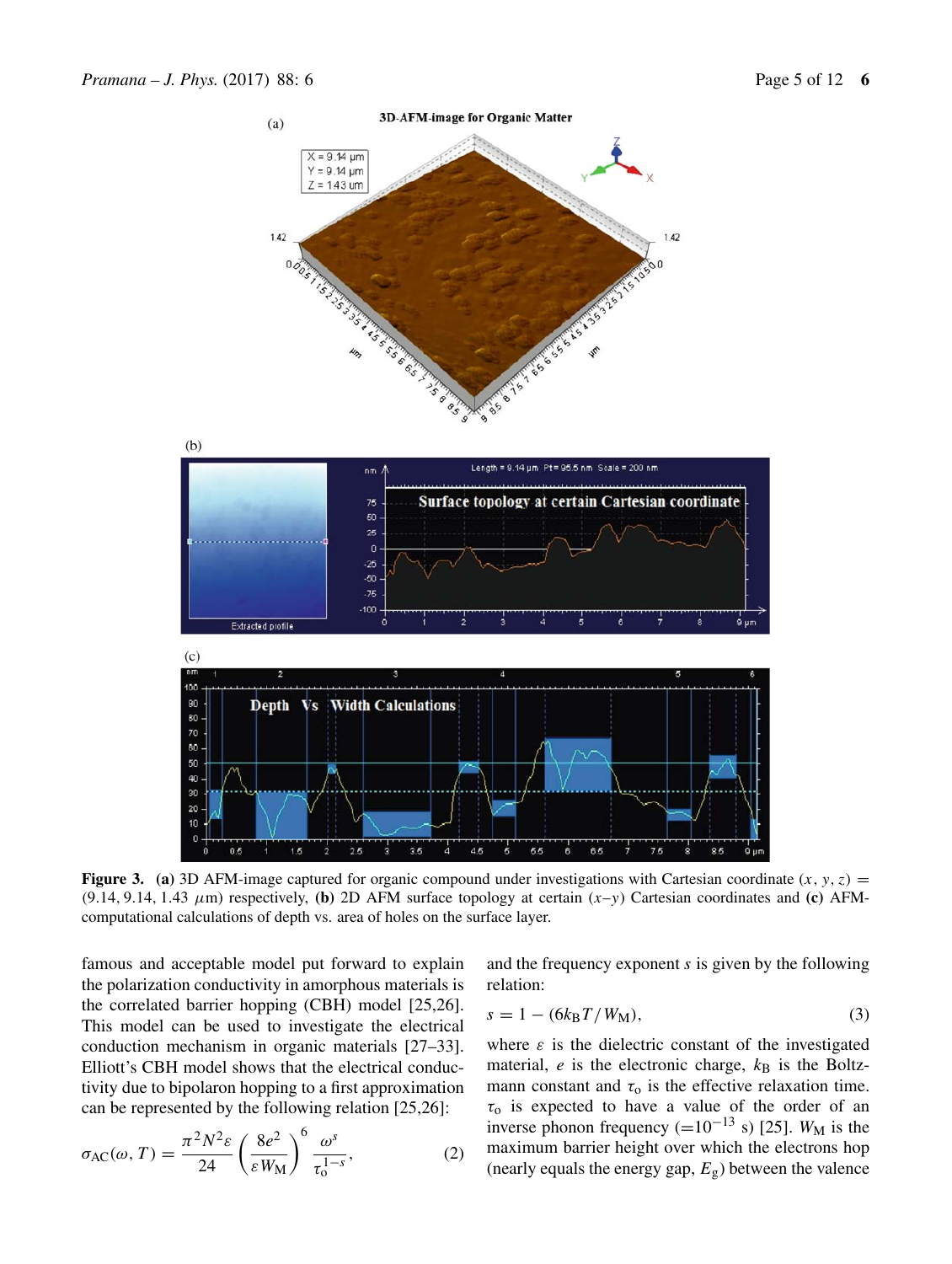

**Figure 4.** Frequency dependence of  $\ln \sigma(\omega, T)$  for AMT at different temperatures.



**Figure 5.** Temperature dependence of the parameter s for AMT.

' $\pi$ -band' and conduction ' $\pi$ <sup>\*</sup>-band' [25]. In case of a single-polaron transport, the value of  $W_M$  is equal to one quarter that of bipolaron conduction, and therefore the conductivity would be correspondingly higher [26]. Generally, the experimental value of  $W_M$  is equal or less than  $E_{\rm g}$  of the investigated material depending on its structure: average grain size and orientation, defect distribution, phase content, and charge density. None of these factors was entered into the CBH model derived originally for uniform homogeneous non-crystalline insulators.

The real part of the complex impedance  $Z'(\omega)$  and the imaginary part of the complex impedance  $Z''(\omega)$  can be calculated using the following mathematical expressions [34]:

$$
Z'(\omega) = \frac{G}{(G^2 + \omega^2 C^2)},\tag{4}
$$

$$
Z''(\omega) = \frac{C\omega}{(G^2 + \omega^2 C^2)},
$$
\n(5)

where  $G$  and  $C$  are the measured parallel conductance and the capacitance, respectively. Figure 6 shows the impedance spectra (Nyquist plot) for AMT. It can be noticed that with increasing temperature the radius of the semicircle decreases and they bent towards the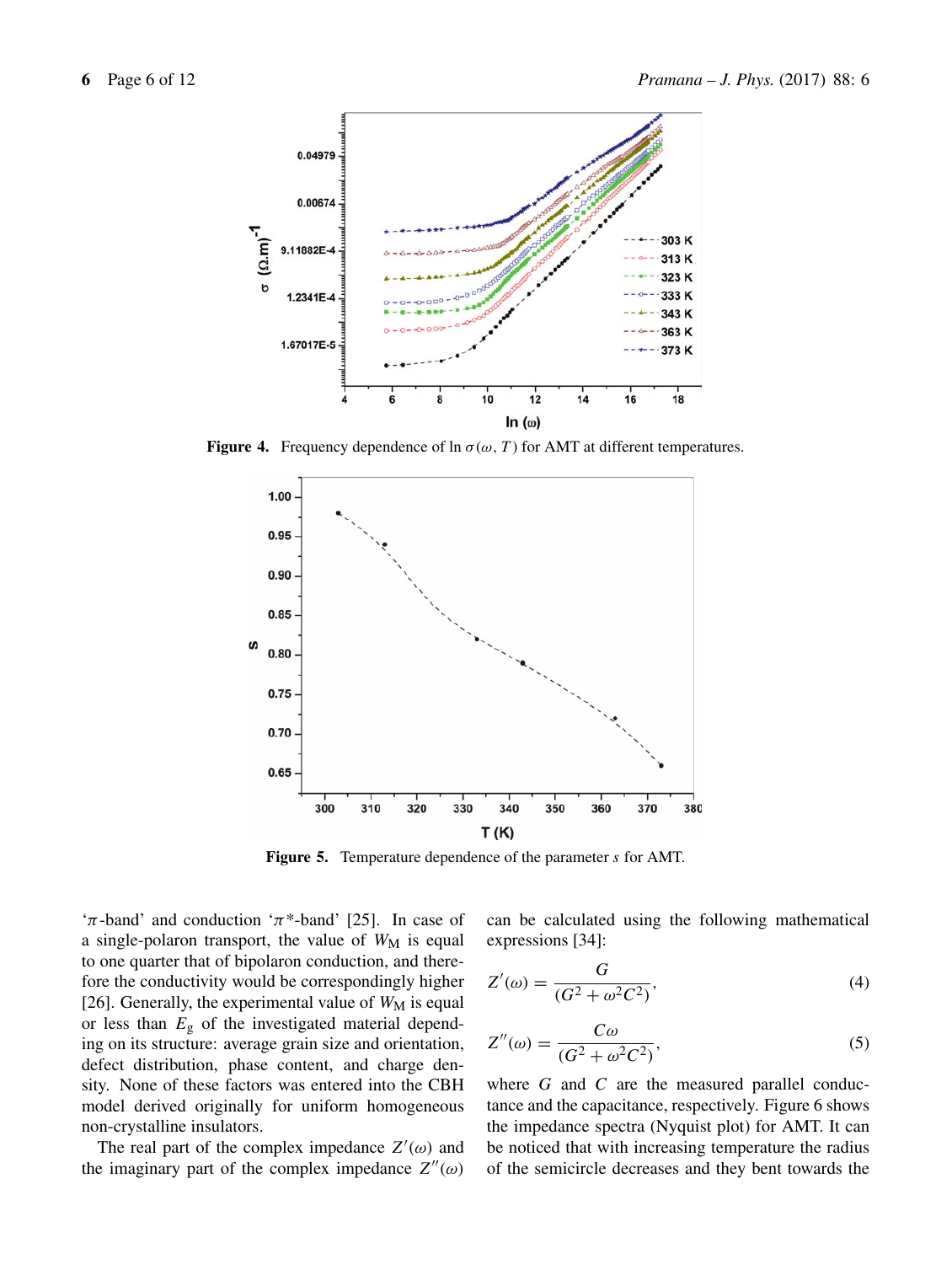

**Figure 6.** Complex impedance plots for AMT.

 $Z'(\omega)$  axis. The impedance spectra in this figure can be interpreted by means of equivalent circuit where each impedance semicircle can be expressed by the resistor,  $R$ , and capacitor,  $C$  in parallel (parallel RC element) [35,36]. Such semicircular arc passes through the origin of Nyquist plot and gives a low-frequency intercept on the real axis equivalent to the resistance, R, of AMT. Also, it can be observed that the depressed semicircle with the centre below the abscissa axis (real axis), is the reason for using constant-phase elements (CPEs) rather than ordinary capacitors in equivalent circuits. The study of the deformed shape of impedance semicircles are usually described by a parallel circuit of an ohmic resistor and a phenomenological CPE. A common phenomenological approach describes these broadened semicircles by a parallel connection of an ohmic resistor  $R$  and the so-called CPE. Replacing the capacitor by the CPE but preserving the resistor in the circuit has the practical advantage that the DC conductivity can still be determined by directly fitting the parameter R. Since in most cases experimental results agree reasonably well with the R-CPE equivalent circuit, it is a widely-used empirical model, although its physical meaning is poorly understood [35].

This behaviour can be demonstrated by an equivalent circuit element consisting of  $R_1Q_1C_1$ , where  $R_1Q_1C_1$ represents the parallel combination of resistance,  $R_1$ , capacitance,  $C_1$ , and constant phase element,  $Q_1$ , for describing the bulk properties of AMT.

The DC electrical conductivity,  $\sigma_{DC}(T)$ , at different temperatures could be obtained from the intersection

of the low-frequency semicircles with the  $Z'$ -axis. Figure 7 shows the variations of  $\sigma_{DC}(T)$  (from impedance spectra) as a function of reciprocal temperature. The slope of the best fit of the experimental data can be used to determine the electrical activation energy and it is found to be  $\Delta E = 0.9$  eV.

Dielectric dispersion studies the variations of real and imaginary parts of complex dielectric constant at various temperatures. The dielectric constant is associated with the polarization of the material under the effect of AC field [37]. The frequency dependence of the real  $\varepsilon_1(\omega)$  and imaginary  $\varepsilon_2(\omega)$  parts of the dielectric constant at different temperatures for the bulk AMT are shown in figures 8 and 9. Examination of



**Figure 7.** Temperature dependence of  $\sigma_{DC}$  for AMT.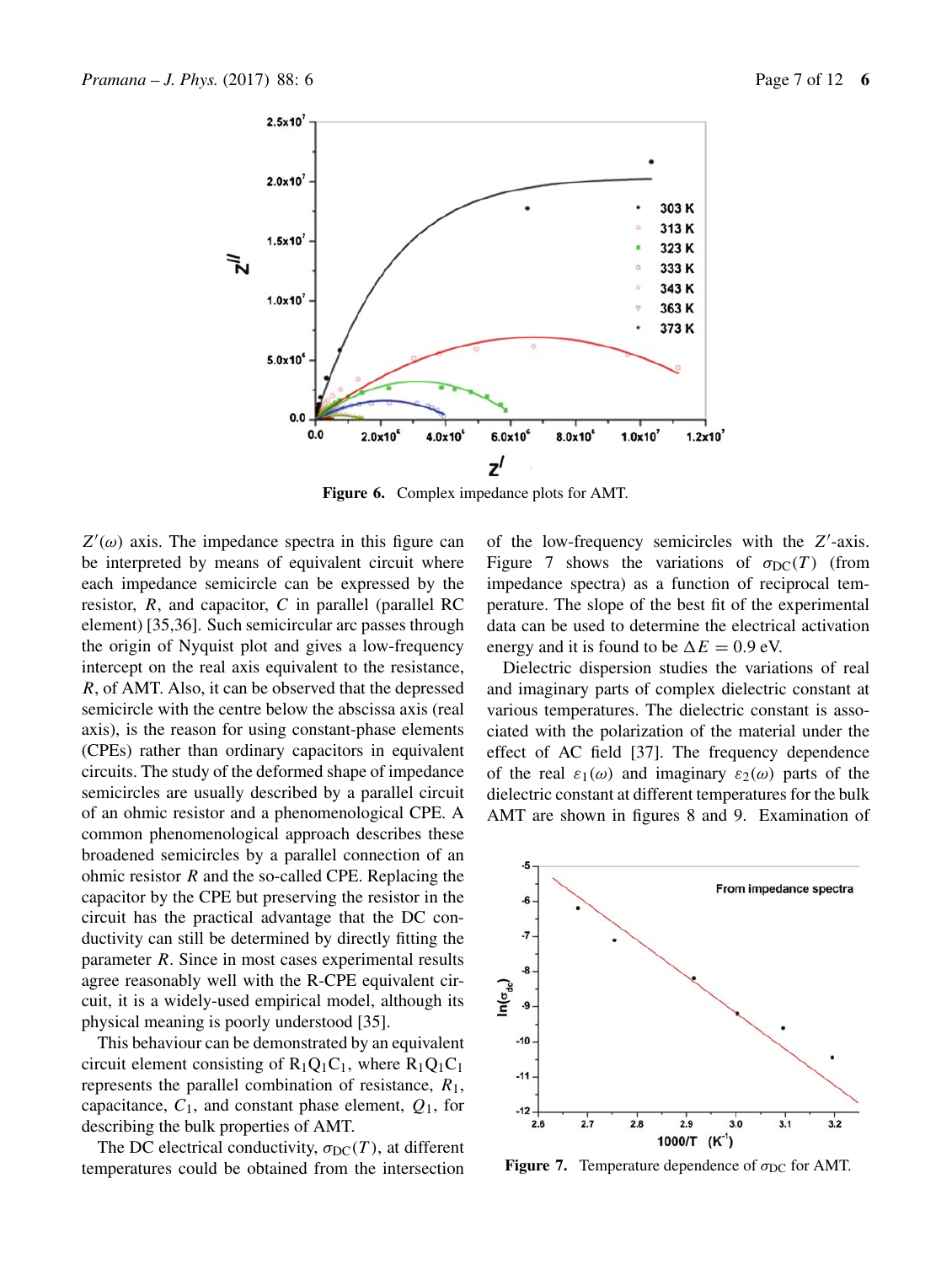

**Figure 8.** Frequency dependence of the dielectric constant,  $\varepsilon_1(\omega)$ , for AMT at different temperatures.



**Figure 9.** Frequency dependence of the dielectric loss,  $\varepsilon_2(\omega)$ , for AMT at different temperatures.

these figures shows that as the temperature increases, the dielectric constants at low frequency show a dispersive behaviour and rise rapidly and a strong dispersion is also observed at lower frequencies at certain temperatures. A relatively high dielectric constant at low frequency and a decrease with the frequency are characteristics of organic semiconductors and consistent with other works [38,39]. The high value of dielectric constant at lower frequencies is due to the faster polarization (electronic, atomic) occurring in the material [39]. In organic semiconductors, dipoles cannot orient themselves in a rapidly varying electric field and charge carriers are released slowly from relatively deep traps in the crystal structure of the organic semiconductors [39,40].

The investigation of electrical modulus offers the information of electrode polarization [41]. In the absence of a well-defined  $\varepsilon_2(\omega)$  peak, information about the relaxation mechanism can be obtained from the dielectric modulus investigation, which is defined as the reciprocal of the dielectric permittivity,  $\varepsilon^*(\omega)$ [41]:

$$
M^*(\omega) = \frac{1}{\varepsilon^*(\omega)} = M' + i M'', \tag{6}
$$

where  $M'$  and  $M''$  are defined as

$$
M' = \frac{\varepsilon_1}{(\varepsilon_1)^2 + (\varepsilon_2)^2}, \quad M'' = \frac{\varepsilon_2}{(\varepsilon_1)^2 + (\varepsilon_2)^2}.
$$

The electrical modulus investigation removes the unwanted effects of extrinsic relaxation and is often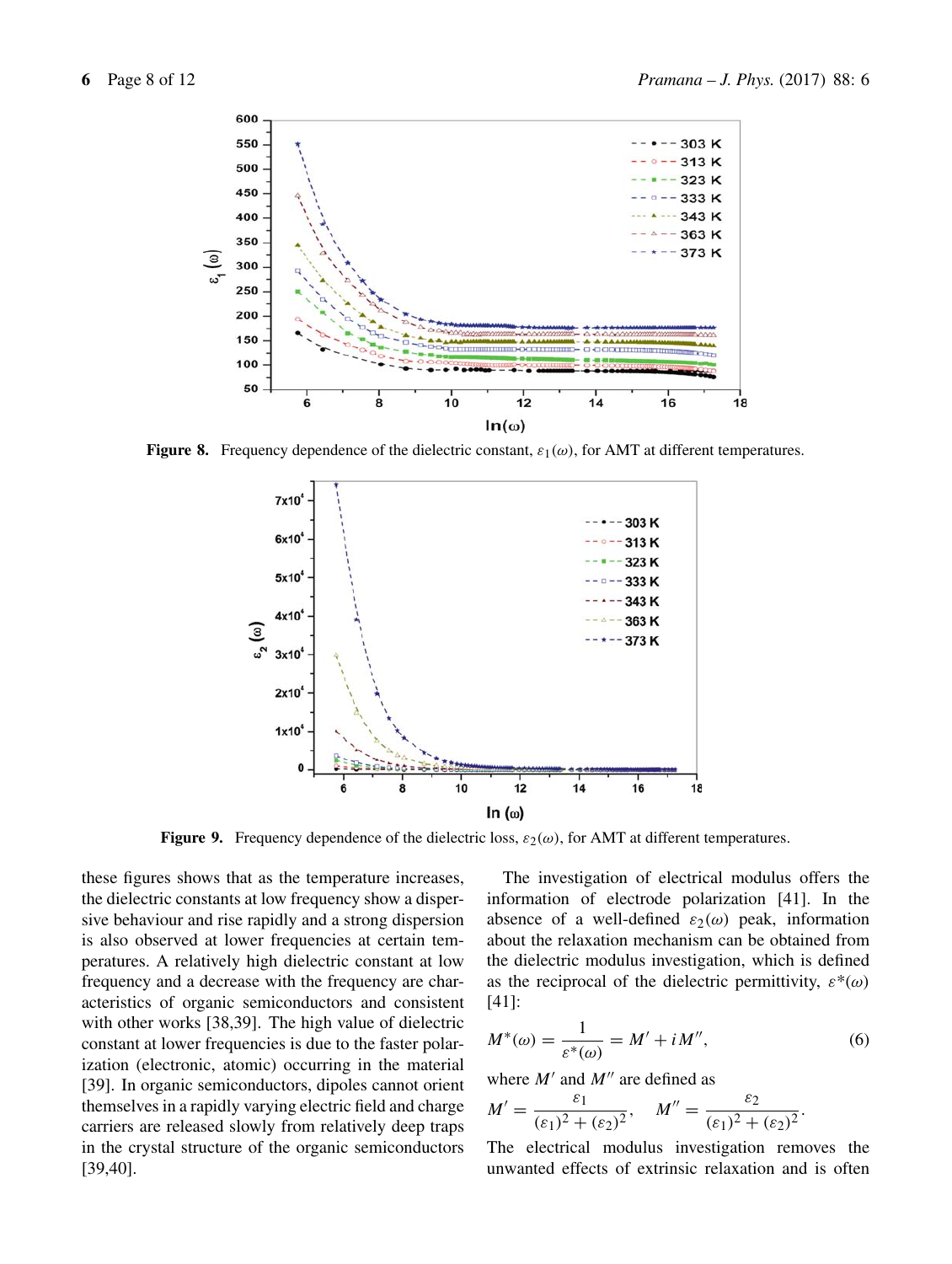used in the analysis of the dynamic conductivity of solids. Thus, common difficulties like the nature of the electrode and contact, space charge injection phenomena and absorbed impurity conduction effects, which appear to obscure relaxation in the permittivity presentation, can be resolved or even ignored [42,43]. Figure 10 illustrates the imaginary part of the electrical modulus,  $M''(\omega)$ , as a function of frequency for AMT at different temperatures.  $M''$  typically exhibits a well-defined maximum peak at which a characteristic relaxation rate can be associated and displays a symmetric frequency dependence. It is also clear that the maximum in  $M''$  peak shift to higher frequency with increasing temperature. The frequency region below the peak maximum  $M''$  determines the range in which charge carriers are mobile over long distances. For a frequency above the peak maximum  $M''$ , the charge carriers seem to be confined to potential well, thus becoming mobile over a short distance [18]. The peak frequency of  $M''$  spectra represents the reciprocal of the characteristic relaxation time  $\tau_{\rm m}$ , the time scale of the transition from the long-range to short-range mobility. Figure 11 shows the temperature dependence of the frequency at the maximum  $M''$ . This dependence gives a linear relationship within the measured temperature and frequency range. This dependence can be studied by the usual Arrhenius relation

$$
\omega_{\text{max}} = \omega_0 \exp(-\Delta E_{\text{M}} / k_{\text{B}} T),\tag{7}
$$

the calculated activation energy value was found to be  $\Delta E_{\text{M}'} = 1$  eV. The activation energies for the relaxation process and DC conduction are in close agreement suggesting that similar energy barriers are



**Figure 11.** Temperature dependence of the frequency at the maximum  $M''(\omega)$ .

involved in both the relaxation and conduction processes [18,35].

Figure 12 shows the variation of the normalized parameter  $M''/M''_{\text{max}}$  as a function of  $\omega/\omega_{\text{max}}$  in the investigated range of temperatures. It is noted that all curves at different temperatures are superimposed. These curves confirm that the distributions of relaxation time are nearly the same over the temperature range of 303–373 K [44].

Figure 13 shows the spectral behaviour of transmittance,  $T(\lambda)$ , in the wavelength range of 300–1100 nm for the prepared thin film of thickness  $\approx$ 100 nm. The calculated values of the absorption coefficient,  $\alpha$  =  $1/d \ln(1/T)$ , for the prepared film is displayed in the inset of figure 13.



**Figure 10.** Temperature dependence of the dielectric modulus,  $M''(\omega)$ , for AMT at different frequencies.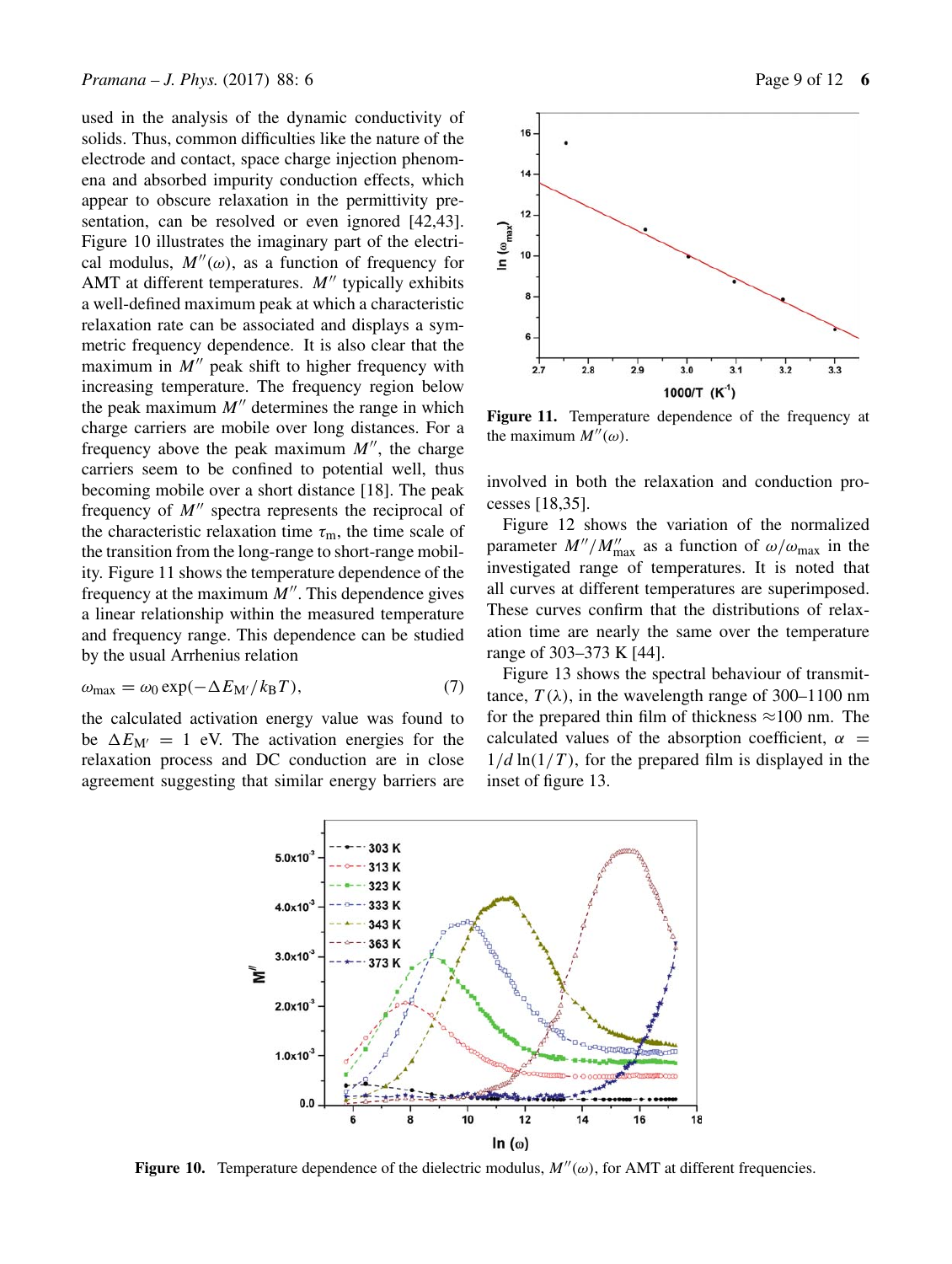

**Figure 12.** Variation of the normalized parameter  $M''/M''_{\text{max}}$  as a function of  $\omega/\omega_{\text{max}}$ .



**Figure 13.** The spectral dependence of the normal incidence transmittance, T. The inset figure shows the spectral dependence of the absorption coefficient,  $\alpha$ .

A study of the absorption coefficient offers helpful extra information relating to the interband electronic transition, i.e. the type of the optical band transitions. The energy dependences of the interband absorption coefficient are given by the following well-known relations [45].

For the allowed direct transitions

$$
(\alpha h \nu) = A_{\rm d}(h \nu - E_{\rm g}^{\rm d})^{1/2}.
$$
 (8)

For the allowed indirect transitions

$$
(\alpha h v) = A_{\text{ind}} (h v - E_{\text{g}}^{\text{ind}} \pm E_{\text{ph}})^2
$$
\n(9)

where  $E_{\text{g}}^{\text{d}}$  and  $E_{\text{g}}^{\text{ind}}$  represent direct and indirect band gap energy respectively,  $E_{\text{ph}}$  is the energy of the phonon which makes the indirect transition possible and  $A_d$  and  $A_{ind}$  are characteristic parameters, independent of photon energy, for direct and indirect transitions, respectively. The relation of  $(\alpha h v)^{1/2}$  vs.  $(hv)$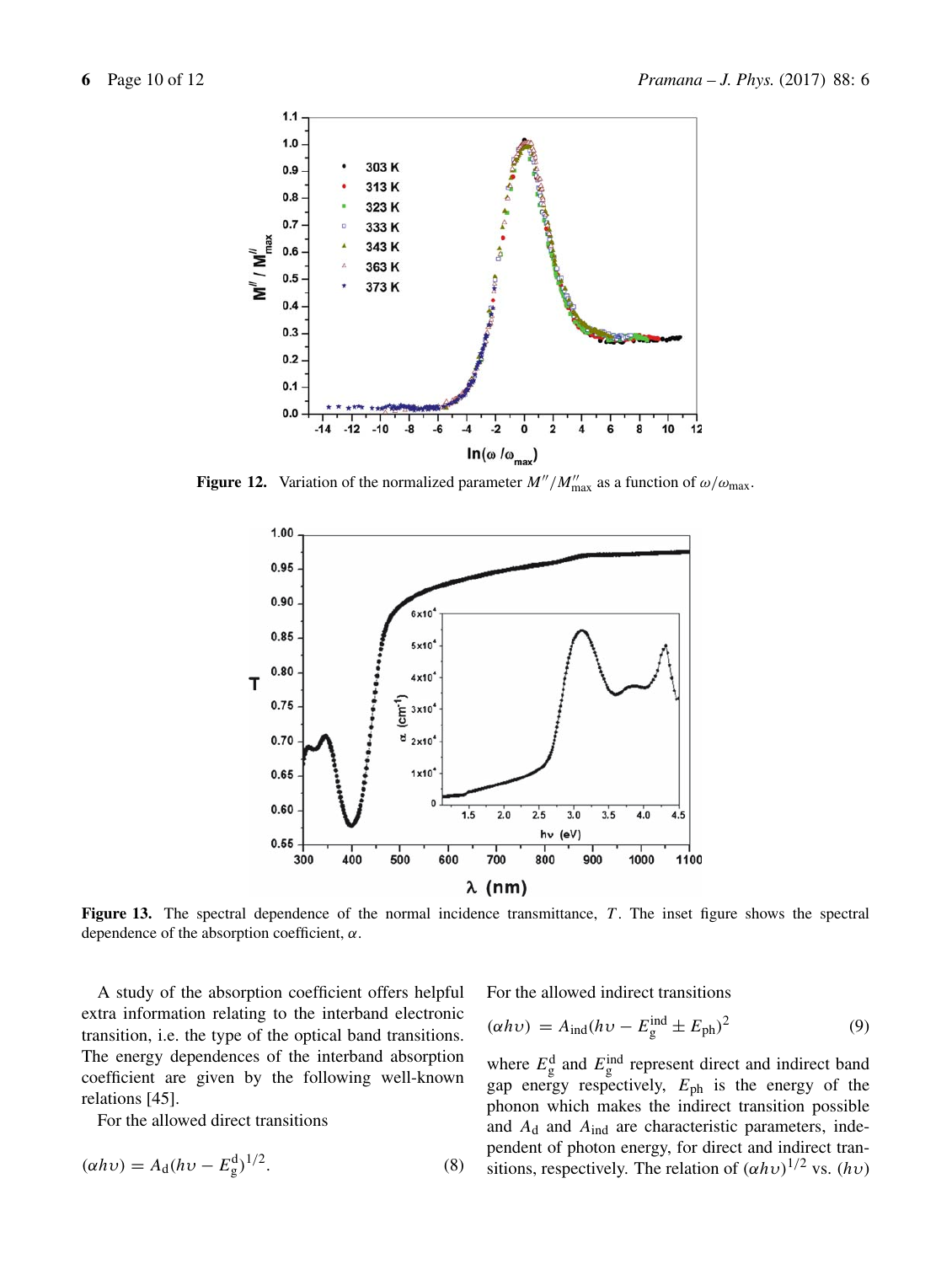

**Figure 14.** The relation between  $(\alpha h v)^{1/2}$  and photon energy  $(hv)$ .

is found to support the interpretation of indirect optical band transition rather than direct optical band transition. The indirect band gap for the prepared film is shown in figure 14. The value for the corresponding optical indirect band energy was found to be 2.4 eV.

#### **4. Conclusion**

In this work, we have investigated the optical, structural, AC conductivity and relaxation properties in the bulk 4-amino-3-mercapto-6-(2-(2-thienyl)vinyl)-1,2,4 triazin-5(4H)-one donor (AMT) organic compound. XRD confirmed that the powder of AMT has a triclinic phase with space group p-1 and lattice constants are:  $a = 5.183 \text{ Å}, b = 20.193 \text{ Å}, c = 23.919 \text{ Å}, \alpha = 57.6^{\circ},$  $\beta = 85.49^{\circ}$ , and  $\gamma = 87.82^{\circ}$ . AFM was used to investigate the surface topology of AMT. Results from AFM showed that the estimated grain size is between 1.6 and 2.1  $\mu$ m and the average roughness is ∼65.35 nm. The investigation of  $\sigma(\omega, T)$  in the outline of Jonscher's universal dynamic law illustrates that the frequency exponent decreases with increasing temperature over the temperature range 303–373 K when the frequency ranges from 42 Hz to 5 MHz. The correlated barrier hopping (CBH) model was found to be the best model for the better understanding of the AC conductivity for AMT. Complex impedance data were obtained at different temperatures, in the frequency range from 42 Hz to 5 MHz. The best fitting for the Nyquist plots can be represented by an equivalent circuit element composed of  $R_1Q_1C_1$ . The variations of dielectric constants with temperature are attributed to the polarization due to the thermal motion of charge carriers, as the temperature increase makes the orientation of the electrons easy. By investigating the optical absorption coefficient, it is found that the investigated organic compound has indirect optical band gap with a value of 2.4 eV.

#### **References**

- [1] N A Azarova, J W Owen, C A McLellan, M A Grimminger, E K Chapman, J E Anthony and O D Jurchescu, *Org. Electron.* **11**, 1960 (2010)
- [2] B Li, J Chen, Y Zhao, D Yang and D Ma, *Org. Electron.* **12**, 974 (2011)
- [3] D Braga and G Horowitz, *Ad*v*. Mater.* **21**, 1473 (2009)
- [4] S Chen, L Deng, J Xie, L Peng, L Xie, Q Fan and W Huang, *Ad*v*. Mater.* **22**, 5227 (2010)
- [5] B Barı¸s, *Physica E* **54**, 171 (2013)
- [6] T K An, S-M Park, S Nam, J Hwang, S-J Yoo, M-J Lee, W M Yun, J Jang, H Cha, J Hwang, S Park, J Kim, D S Chung, Y-H Kim, S-K Kwon and C E Park, *Sci. Ad*v*. Mater.* **5**, 1323 (2013)
- [7] J Zhang, G Wu, C He, D Deng and Y Li, *J. Mater. Chem.* **21**, 3768 (2011)
- [8] J Y Back, Y Kim, T K An, M S Kang, S-K Kwon, C E Park and Y-H Kim, *Dyes Pigments* **112**, 220 (2015)
- [9] S John, B Joseph, K V Balakrishnan, K K Aravindakshan and A Joseph, *Mater. Chem. Phys.* **123**, 218 (2010)
- [10] J Mei, Y Diao, A L Appleton, L Fang and Z Bao, *J. Am. Chem. Soc.* **135**, 6724 (2013)
- [11] M Dhavamurthy, G Peramaiya and R Mohan, *J. Crystal Growth* **399**, 13 (2014)
- [12] G Blotny, *Tetrahedron* **62**, 9507 (2006)
- [13] P de Hoog, P Gamez, W L Driessen and J Reedijk, *Tetrahedron Lett.* **43**, 6783 (2002)
- [14] S Selvakumar, R Murugaraj, E Viswanathan, S Sankar and K Sivaji, *J. Mol. Struct.* **1056–1057**, 152 (2014)
- [15] A B Afzal, M J Akhtar, M Nadeem and M M Hassan, *Curr. Appl. Phys.* **10**, 601 (2010)
- [16] M Anwar and C A Hogarth, *J. Mater. Sci.* **25**, 3906 (1990)
- [17] H A Saad, M M Youssef and M A Mosselhi, *Molecules* **16**, 4937 (2011)
- [18] M M El-Nahass, H S Metwally, H E A El-Sayed and A M Hassanien, *Mater. Chem. Phys.* **133**, 649 (2012)
- [19] R Shirley, *The CRYSFIRE system for automatic powder indexing: User's manual* (The Lattice Press, Guildford, Surrey GU2 7NL, England, 2000)
- [20] J Laugier and B Bochu, LMGP-Suite of Programs for the interpretation of X-ray Experiments, ENSP/Laboratoire des Matériaux et du Génie Physique, BP 46, 38042 (Saint Martind'Héres, France, 2000)
- [21] K M Elsabawy and A El-Maghraby, *Inter. J. Pharm. Therapeutics* **5**, 102 (2014)
- [22] K M Elsabawy, A El-Maghraby and W F El-Hawary, *Int. J. Biol. Pharm. Res.* **5**, 226 (2014)
- [23] A K Jonscher, *Dielectric relaxation in solids* (Chelsea Dielectric Press Ltd, London, 1983)
- [24] M M El-Nahass, A A Atta, M A Kamel and S Y Huthaily, *Vacuum* **91**, 14 (2013)
- [25] S R Elliott, *Philos. Mag.* **36**, 1291 (1977)
- [26] S R Elliott, *Ad*v*. Phys.* **36**, 135 (1987)